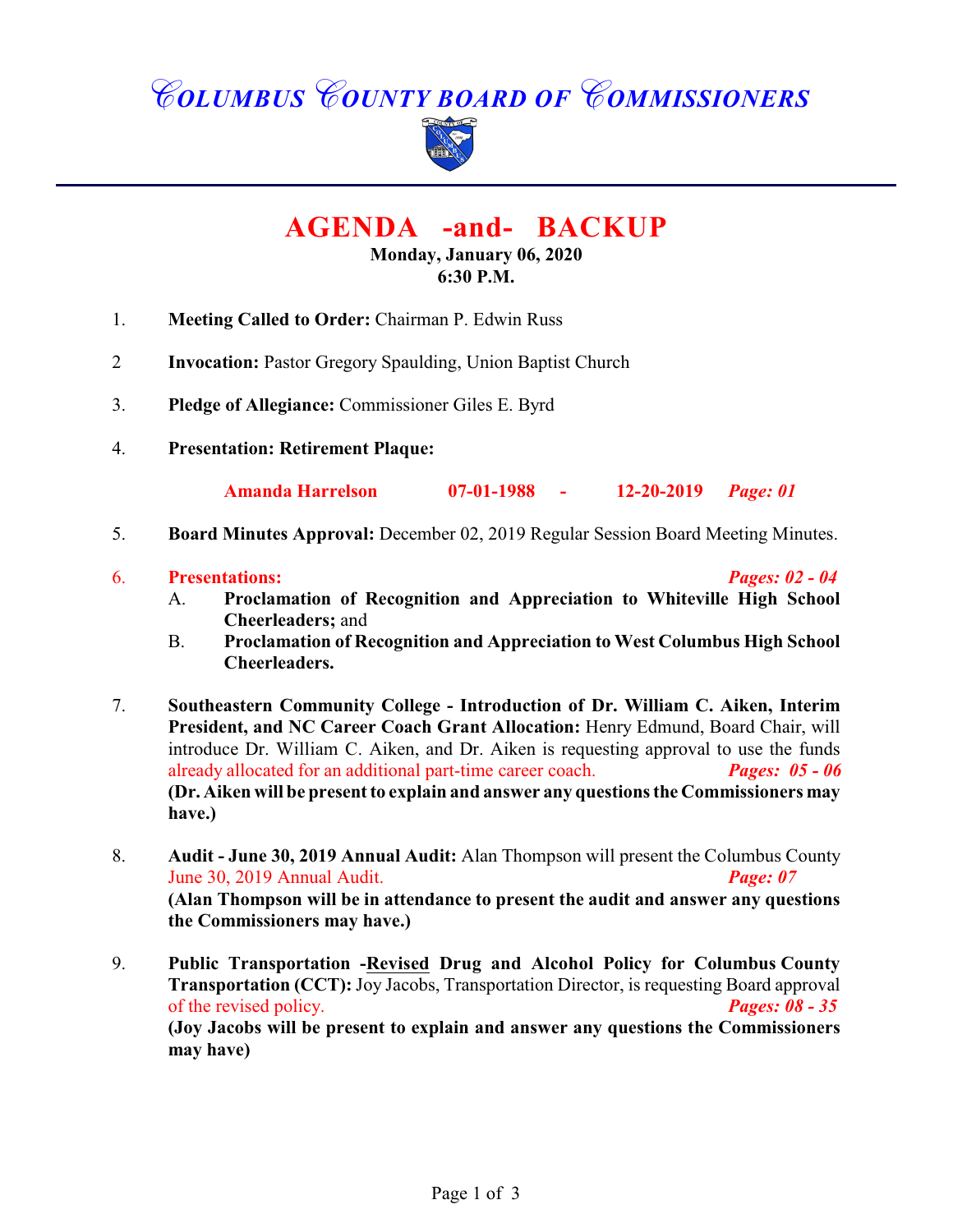10. **Public Transportation - County Manager and Finance Director to Sign the Certification and Application for ROAP Funding for FY2020:** Joy Jacobs, Transportation Director, is requesting Board approval for the County Manager and the Finance Director to sign the Certification and Application for ROAP Funding for FY2020. *Pages: 36 - 41*

**(Joy Jacobs will be present to explain and answer any questions the Commissioners may have.)**

- 11. **Emergency Services Viper Radio System and Paging Capital Project Ordinance:** Kay Worley, Emergency Services Manager, is requesting Board approval of the Viper Radio System and Paging Capital Project Ordinance. System and Paging Capital Project Ordinance. **(Kay Worley will be present to explain and answer any questions the Commissioners may have.)**
- 12. **Maintenance Departmental Update:** Larry Hayes, Maintenance Director, will present a Departmental Update. *Pages: 44 - 52* **(Larry Hayes will be present to deliver the Departmental Update and answer any questions the Commissioners may have.)**
- 13. **Health Pre-order of Flu Vaccine:** Kimberly Smith, Health Department Director, is requesting Board approval to pre-order flu vaccine. *Pages: 53 - 56* **(Kimberly Smith will be in attendance to explain and answer any questions the Commissioners may have.)**
- 14. **Proclamation Proclamation in Support of National Radon Action Month in Columbus County, North Carolina:** Kimberly Smith, Health Department Director, is requesting Board approval and adoption. *Pages: 57 - 58* **(Kimberly Smith will be in attendance to explain and answer any questions the Commissioners may have.)**
- 15. **Finance Resolution Calling a Public Hearing on Whether the Board of Commissioners for the County of Columbus, North Carolina Should Approve a Proposed Installment Financing to Finance a Portion of the Cost of the Viper Radio and Paging System Projects:** Bobbie Faircloth, Finance Director, is requesting Board approval of this Resolution. *Pages: 59 - 62* **(Bobbie Faircloth will be present to explain and answer any questions the Commissioners may have.)**
- 16. **Appointments Committee/Boards:** June B. Hall, Clerk to the Board, is requesting the following appointments/re-appointments/replacements be made to the following boards/committees. *Page: 63*

**(June B. Hall will be present to explain and answer any questions the Commissioners may have.)**

| <b>COMMITTEE</b>         | ZONE/<br>EВ | PERSON(S)       | <b>EXPIR.</b><br><b>DATE</b> |
|--------------------------|-------------|-----------------|------------------------------|
| <b>Airport Authority</b> | IV          | Larry G. Mercer | 10-20-2019                   |